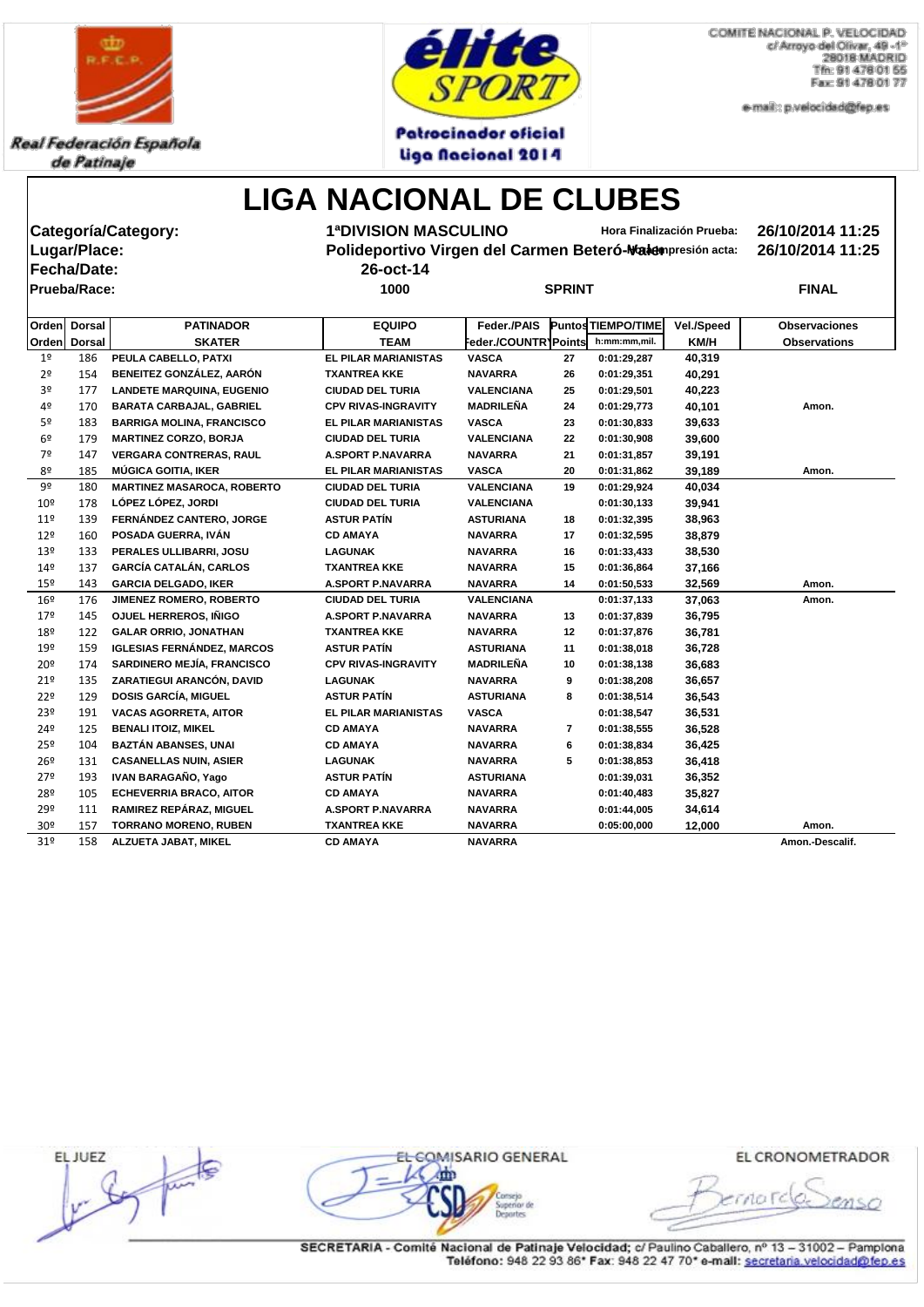



COMITE NACIONAL P. VELOCIDAD c/ Arroyo del Olivar, 49 -1° 28018 MADRID Tfn: 91 478 01 55 Fax: 91 478 01 77

e-mail:: p.velocidad@fep.es

#### **Patrocinador oficial**

Real Federación Española de Patinaje

# LIGA NACIONAL DE CLUBES

| Categoría/Category:<br>Lugar/Place:<br><b> Fecha/Date:</b><br><b>Prueba/Race:</b> |        | <b>1ªDIVISION MASCULINO</b><br>26-oct-14<br>1.000 | Polideportivo Virgen del Carmen Beteró-Valencia | <b>SPRINT</b> |                    | Hora Finalización Prueba:<br>Hora Impresión acta: | 26/10/2014 11:25<br>26/10/2014 11:25<br><b>FINAL</b> |  |  |
|-----------------------------------------------------------------------------------|--------|---------------------------------------------------|-------------------------------------------------|---------------|--------------------|---------------------------------------------------|------------------------------------------------------|--|--|
| Orden                                                                             | Cod.Eq | <b>EQUIPO</b>                                     | <b>Feder /PAIS</b>                              | <b>Puntos</b> | <b>TIEMPO/TIME</b> | <b>Vel./Speed</b>                                 | <b>Observaciones</b>                                 |  |  |
| <b>Place</b>                                                                      | Number | <b>TEAM</b>                                       | <b>Feder./COUNTRY</b>                           | <b>Points</b> | h:mm:mm,mil.       | KM/H                                              | <b>Observations</b>                                  |  |  |
| $01^{\circ}$                                                                      | 915    | <b>EL PILAR MARIANISTAS</b>                       | <b>VASCA</b>                                    | 70            | 0:01:29,287        | 40,319                                            |                                                      |  |  |
| 02 <sup>o</sup>                                                                   | 910    | <b>CIUDAD DEL TURIA</b>                           | <b>VALENCIANA</b>                               | 66            | 0:01:29.501        | 40,223                                            |                                                      |  |  |
| 03 <sup>o</sup>                                                                   | 908    | <b>TXANTREA KKE</b>                               | <b>NAVARRA</b>                                  | 53            | 0:01:29,351        | 40,291                                            |                                                      |  |  |
| 04°                                                                               | 903    | <b>A.SPORT P.NAVARRA</b>                          | <b>NAVARRA</b>                                  | 48            | 0:01:31,857        | 39,191                                            |                                                      |  |  |
| 05°                                                                               | 905    | <b>ASTUR PATIN</b>                                | <b>ASTURIANA</b>                                | 37            | 0:01:32,395        | 38,963                                            |                                                      |  |  |
| <b>06°</b>                                                                        | 909    | <b>CPV RIVAS-INGRAVITY</b>                        | <b>MADRILEÑA</b>                                | 34            | 0:01:29.773        | 40,101                                            | Amon.                                                |  |  |
| 07 <sup>o</sup>                                                                   | 901    | <b>CD AMAYA</b>                                   | <b>NAVARRA</b>                                  | 30            | 0:01:32,595        | 38,879                                            |                                                      |  |  |
| <b>08°</b>                                                                        | 913    | <b>LAGUNAK</b>                                    | <b>NAVARRA</b>                                  | 30            | 0:01:33.433        | 38,530                                            |                                                      |  |  |
| 09 <sup>o</sup>                                                                   | 914    | <b>SADA PATÍN</b>                                 | <b>GALLEGA</b>                                  | 0             | #N/A               | #N/A                                              | #N/A                                                 |  |  |

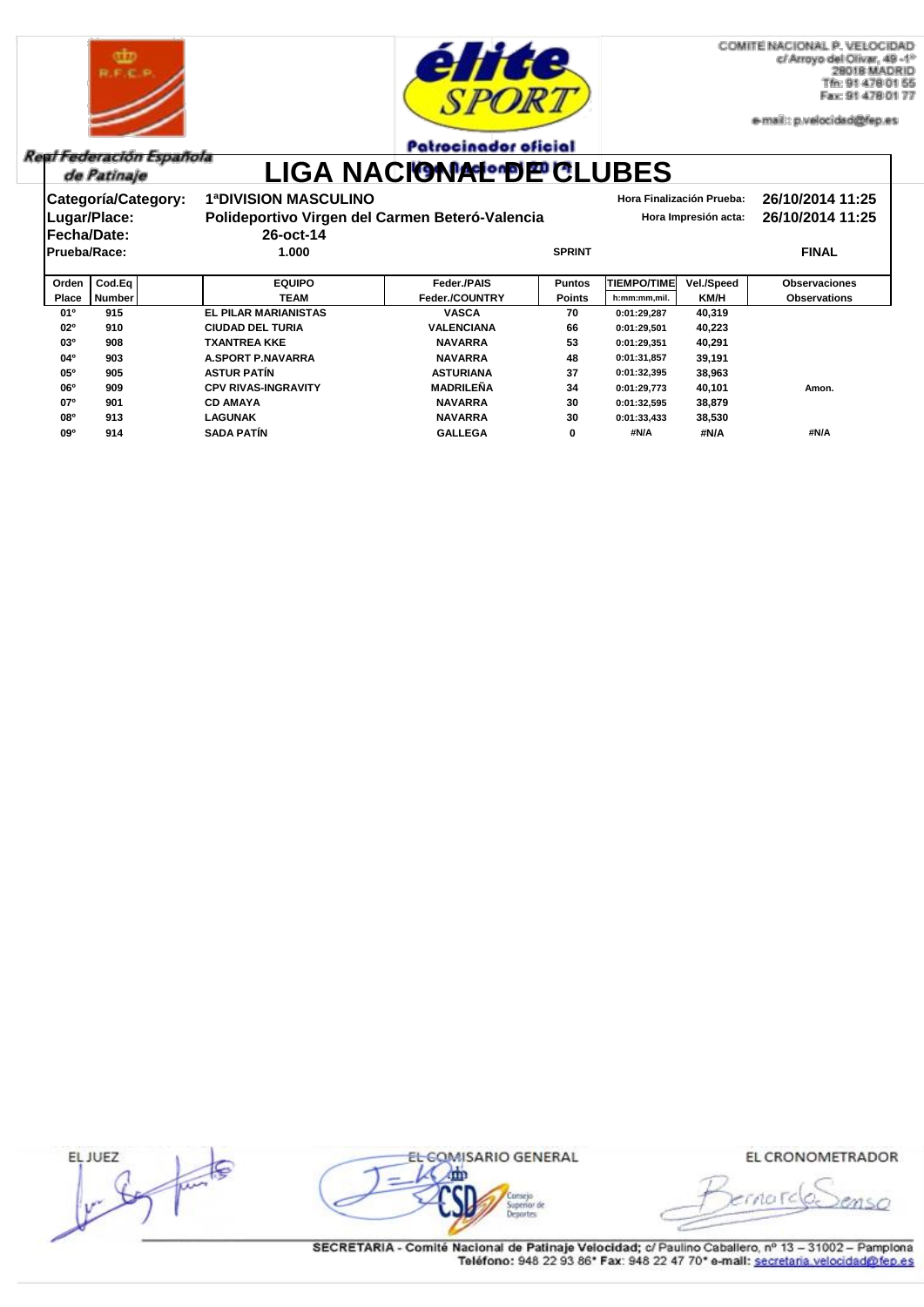

Real Federación Española de Patinaje



COMITE NACIONAL P. VELOCIDAD c/ Arroyo del Olivar, 49 -1° 28018 MADRID Tfn: 91 478 01 55 Fax: 91 478 01 77

e-mail:: p.velocidad@fep.es

## **LIGA NACIONAL DE CLUBES**

Liga Nacional 2014

|                | Lugar/Place:<br><b>Fecha/Date:</b> | <b>Categoría/Category:</b>                  | <b>1ªDIVISION MASCULINO</b><br>Polideportivo Virgen del Carmen Beteró-Valempresión acta:<br>26-oct-14 | 26/10/2014 12:54<br>26/10/2014 12:54 |               |                    |            |                      |
|----------------|------------------------------------|---------------------------------------------|-------------------------------------------------------------------------------------------------------|--------------------------------------|---------------|--------------------|------------|----------------------|
|                | <b>Prueba/Race:</b>                |                                             | 3000                                                                                                  | <b>FINAL</b>                         |               |                    |            |                      |
|                |                                    |                                             |                                                                                                       |                                      |               |                    |            |                      |
|                | Orden Cod.Eq.<br><b>Patinador</b>  |                                             | <b>EQUIPO</b>                                                                                         | Feder./PAIS                          | <b>Puntos</b> | <b>TIEMPO/TIME</b> | Vel./Speed | <b>Observaciones</b> |
|                | Orden Team C.                      | <b>Skater</b>                               | <b>TEAM</b>                                                                                           | Feder./COUNTRY                       | <b>Points</b> | h:mm:mm,mil.       | KM/H       | <b>Observations</b>  |
| 1 <sup>°</sup> | 180                                | MARTINEZ MASAROCA, ROBERTO CIUDAD DEL TURIA |                                                                                                       | <b>VALENCIANA</b>                    | 23            | 0:04:26,291        | 40,557     |                      |
| 1 <sup>°</sup> | 181                                | NAVARRO FERNANDEZ, BORJA                    | <b>CIUDAD DEL TURIA</b>                                                                               | <b>VALENCIANA</b>                    | 23            |                    |            |                      |
| 1 <sup>°</sup> | 178                                | LÓPEZ LÓPEZ, JORDI                          | <b>CIUDAD DEL TURIA</b>                                                                               | <b>VALENCIANA</b>                    | 23            |                    |            |                      |
| 2 <sup>o</sup> | 184                                | <b>MEJÍA MEDINA, FERNANDO</b>               | EL PILAR MARIANISTA VASCA                                                                             |                                      | 20            | 0:04:27,915        | 40,311     |                      |
| 2 <sup>o</sup> | 183                                | <b>BARRIGA MOLINA, FRANCISCO</b>            | EL PILAR MARIANISTA VASCA                                                                             |                                      | 20            |                    |            |                      |
| 2 <sup>o</sup> | 186                                | PEULA CABELLO, PATXI                        | EL PILAR MARIANISTA VASCA                                                                             |                                      | 20            |                    |            |                      |
| 3 <sup>o</sup> | 154                                | <b>BENEITEZ GONZÁLEZ, AARÓN</b>             | <b>TXANTREA KKE</b>                                                                                   | <b>NAVARRA</b>                       | 17            | 0:04:30,807        | 39,881     |                      |
| 3º             | 122                                | <b>GALAR ORRIO, JONATHAN</b>                | <b>TXANTREA KKE</b>                                                                                   | <b>NAVARRA</b>                       | 17            |                    |            |                      |
| 3 <sup>o</sup> | 137                                | <b>GARCÍA CATALÁN, CARLOS</b>               | <b>TXANTREA KKE</b>                                                                                   | <b>NAVARRA</b>                       | 17            |                    |            |                      |
| 4º             | 143                                | <b>GARCIA DELGADO, IKER</b>                 | A.SPORT P.NAVARRA NAVARRA                                                                             |                                      | 14            |                    |            |                      |
| 4º             | 144                                | <b>LOPEZ CRISTOBAL, ANDEZ</b>               | A.SPORT P.NAVARRA NAVARRA                                                                             |                                      | 14            |                    |            |                      |
| 4º             | 145                                | <b>OJUEL HERREROS, IÑIGO</b>                | A.SPORT P.NAVARRA NAVARRA                                                                             |                                      | 14            |                    |            |                      |
| 5 <sup>o</sup> | 170                                | <b>BARATA CARBAJAL, GABRIEL</b>             | CPV RIVAS-INGRAVITY MADRILEÑA                                                                         |                                      | 16,5          |                    |            |                      |
| 5 <sup>o</sup> | 174                                | SARDINERO MEJÍA, FRANCISCO                  | <b>CPV RIVAS-INGRAVITY MADRILENA</b>                                                                  |                                      | 16,5          |                    |            |                      |
| 6 <sup>9</sup> | 125                                | <b>BENALI ITOIZ, MIKEL</b>                  | <b>CD AMAYA</b>                                                                                       | <b>NAVARRA</b>                       | 8             |                    |            |                      |
| 6 <sup>°</sup> | 158                                | <b>ALZUETA JABAT, MIKEL</b>                 | <b>CD AMAYA</b>                                                                                       | <b>NAVARRA</b>                       | 8             |                    |            |                      |
| 6 <sup>9</sup> | 160                                | POSADA GUERRA, IVÁN                         | <b>CD AMAYA</b>                                                                                       | <b>NAVARRA</b>                       | 8             |                    |            |                      |
| 7 <sup>°</sup> | 135                                | ZARATIEGUI ARANCÓN, DAVID                   | <b>LAGUNAK</b>                                                                                        | <b>NAVARRA</b>                       | 3,5           |                    |            |                      |
| 7º             | 131                                | <b>CASANELLAS NUIN, ASIER</b>               | <b>LAGUNAK</b>                                                                                        | <b>NAVARRA</b>                       | 3,5           |                    |            |                      |
| 7º             | 149                                | <b>AMILLANO ZURBANO, ASIER</b>              | <b>LAGUNAK</b>                                                                                        | <b>NAVARRA</b>                       | 3,5           |                    |            |                      |
| 7º             | 139                                | <b>FERNÁNDEZ CANTERO, JORGE</b>             | <b>ASTUR PATÍN</b>                                                                                    | <b>ASTURIANA</b>                     | 3,5           |                    |            |                      |
| 7º             | 193                                | IVAN BARAGAÑO, Yago                         | <b>ASTUR PATÍN</b>                                                                                    | <b>ASTURIANA</b>                     | 3,5           |                    |            |                      |
| 7º             | 159                                | <b>IGLESIAS FERNÁNDEZ, MARCOS</b>           | <b>ASTUR PATÍN</b>                                                                                    | <b>ASTURIANA</b>                     | 3,5           |                    |            |                      |

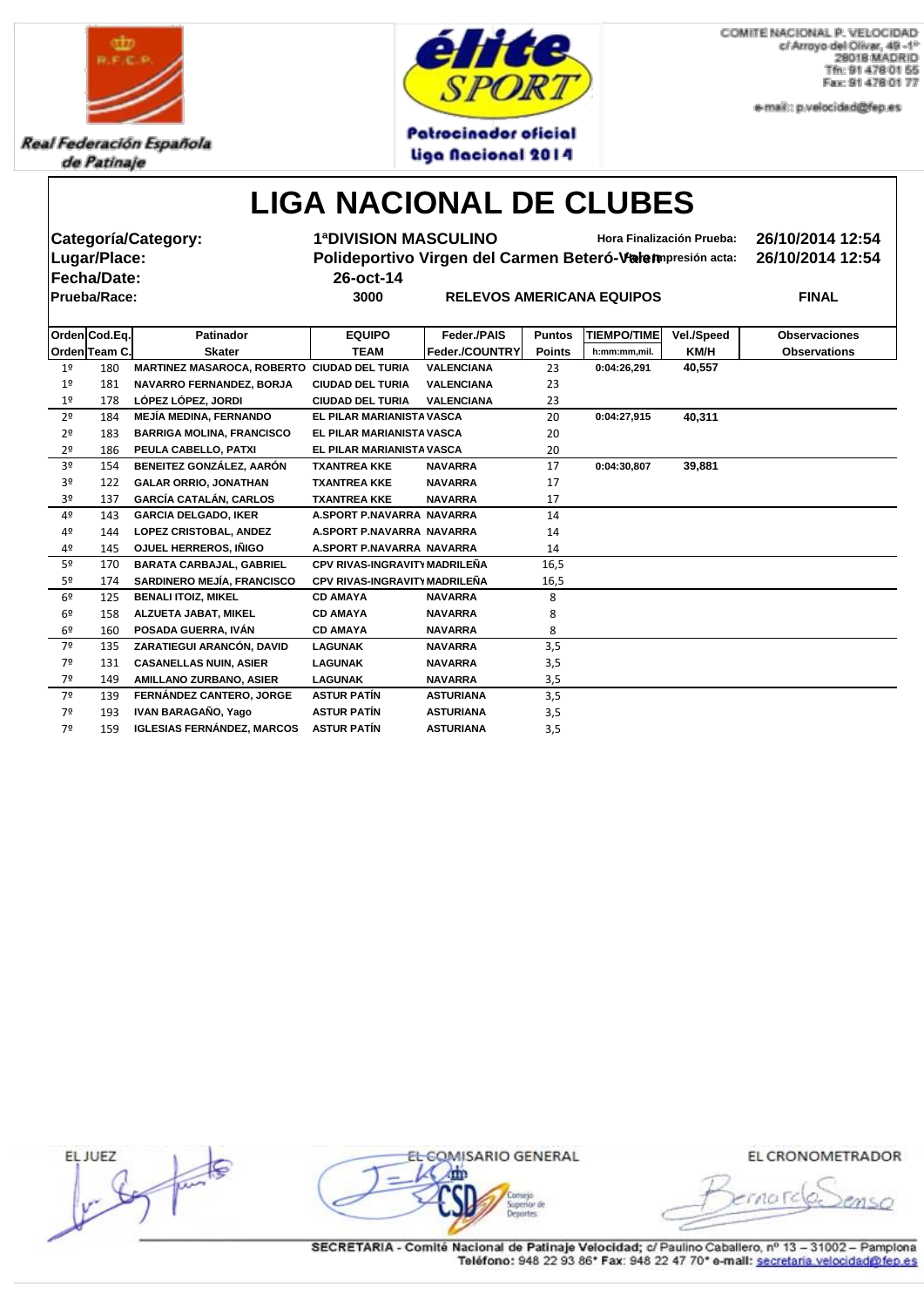

Real Federación Española de Patinaje



COMITE NACIONAL P. VELOCIDAD c/ Arroyo del Olivar, 49 -1° **28018 MADRID** Tfn: 91 478 01 55 Fax: 91 478 01 77

e-mail:: p.velocidad@fep.es

#### **Patrocinador oficial** Liga Nacional 2014

|                    |                     |                                                 | <b>LIGA NACIONAL DE CLUBES</b> |               |                           |                                      |                      |  |
|--------------------|---------------------|-------------------------------------------------|--------------------------------|---------------|---------------------------|--------------------------------------|----------------------|--|
|                    | Categoría/Category: | <b>1ªDIVISION MASCULINO</b>                     |                                |               | Hora Finalización Prueba: | 26/10/2014 12:54<br>26/10/2014 12:54 |                      |  |
|                    | Lugar/Place:        | Polideportivo Virgen del Carmen Beteró-Valencia |                                |               | Hora Impresión acta:      |                                      |                      |  |
| <b>Fecha/Date:</b> |                     | 26-oct-14                                       |                                |               |                           |                                      |                      |  |
| Prueba/Race:       |                     | 3.000                                           |                                | <b>FINAL</b>  |                           |                                      |                      |  |
| Orden              | Cod.Eq              | <b>EQUIPO</b>                                   | Feder / PAIS                   | <b>Puntos</b> | <b>TIEMPO/TIME</b>        | <b>Vel./Speed</b>                    | <b>Observaciones</b> |  |
| <b>Place</b>       | <b>Number</b>       | <b>TEAM</b>                                     | <b>Feder./COUNTRY</b>          | <b>Points</b> | h:mm:mm,mil.              | KM/H                                 | <b>Observations</b>  |  |
| 01 <sup>o</sup>    | 910                 | <b>CIUDAD DEL TURIA</b>                         | <b>VALENCIANA</b>              | 69            | 0:04:26,291               | 40,557                               |                      |  |
| 02 <sup>o</sup>    | 915                 | <b>EL PILAR MARIANISTAS</b>                     | <b>VASCA</b>                   | 60            | 0:04:27,915               | 40,311                               |                      |  |
| 03 <sup>o</sup>    | 908                 | <b>TXANTREA KKE</b>                             | <b>NAVARRA</b>                 | 51            | 0:04:30,807               | 39,881                               |                      |  |
| $04^{\circ}$       | 903                 | <b>A.SPORT P.NAVARRA</b>                        | <b>NAVARRA</b>                 | 42            |                           |                                      |                      |  |
| $05^{\circ}$       | 909                 | <b>CPV RIVAS-INGRAVITY</b>                      | <b>MADRILEÑA</b>               | 33            |                           |                                      |                      |  |
| 06 <sup>o</sup>    | 901                 | <b>CD AMAYA</b>                                 | <b>NAVARRA</b>                 | 24            |                           |                                      |                      |  |
| 07 <sup>o</sup>    | 913                 | <b>LAGUNAK</b>                                  | <b>NAVARRA</b>                 | 10,5          |                           |                                      |                      |  |
| 07 <sup>o</sup>    | 905                 | <b>ASTUR PATÍN</b>                              | <b>ASTURIANA</b>               | 10,5          |                           |                                      |                      |  |